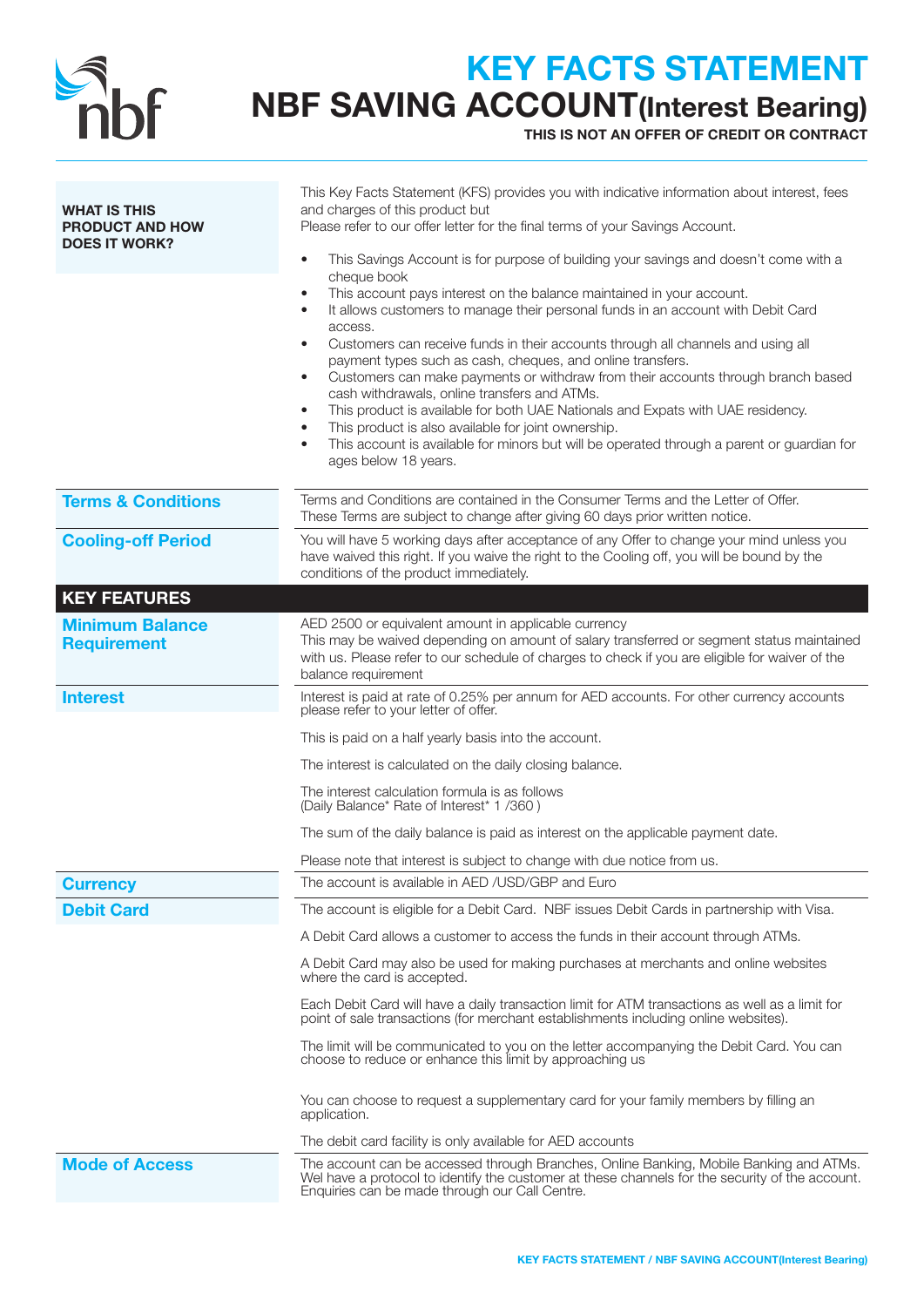### WHAT ARE THE FEES AND CHARGES?

For account other than AED charges will be applicable for the equivalent amount in applicable currency

| <b>Breach of Monthly</b><br><b>Average Charges</b>                                | <b>AED 25</b>                                                                                                                                                                                                                                         |
|-----------------------------------------------------------------------------------|-------------------------------------------------------------------------------------------------------------------------------------------------------------------------------------------------------------------------------------------------------|
| <b>Account Opening</b><br><b>Charges</b>                                          | Nil                                                                                                                                                                                                                                                   |
| <b>Dormant Account</b><br><b>Charges</b>                                          | Nil                                                                                                                                                                                                                                                   |
| <b>Account Closure Charges</b>                                                    | AED 100 if closed within six months of account opening, otherwise nil                                                                                                                                                                                 |
| <b>Debit Card Charges</b>                                                         | The first Debit Card is free. A Replacement card for a lost or stolen card is at AED 25. This<br>may be waived depending on segment status maintained with us. Please refer to our sched-<br>ule of charges to check if you are eligible for a waiver |
| <b>Supplementary Debit</b><br><b>Card Charges</b>                                 | The first supplementary card is free. The charge is AED 25 from the second card onwards.<br>This may be waived depending on segment status maintained with us. Please refer to our<br>schedule of charges to check if you are eligible for a waiver.  |
| <b>ATM Usage Charges</b>                                                          | Cash withdrawal and balance enquiry is free at NBF ATMs and all other ATMS located in<br>UAE.<br>Charges for usage outside UAE is based on host country charges                                                                                       |
| <b>Processing Fee for</b><br>foreign currency<br><b>transaction (Debit Cards)</b> | 2%                                                                                                                                                                                                                                                    |

For other pricing details, please refer to **www.nbf.ae** 

| <b>KEY OBLIGATIONS</b> |                                                                                                                                                                                                                                                                                                                                                                           |  |
|------------------------|---------------------------------------------------------------------------------------------------------------------------------------------------------------------------------------------------------------------------------------------------------------------------------------------------------------------------------------------------------------------------|--|
| 1.                     | You are required to maintain the minimum balance or applicable fees will be deducted from your account.                                                                                                                                                                                                                                                                   |  |
| $\mathbf{2}$           | If any payment instrument /instruction is given, please ensure to keep your account adequately funded to avoid any penalties.                                                                                                                                                                                                                                             |  |
| 3.                     | Please do not share any information related to your account for the safety of your funds. The account number and debit card<br>details and all passwords, PINs and any other identity details must not be shared with anyone.                                                                                                                                             |  |
| $\overline{4}$ .       | Report any lost or stolen debit card immediately through our Call Centre on 8008NBF(623) 24 hours a day. You will remain liable<br>for transactions on your Card until it has been reported.                                                                                                                                                                              |  |
| 5.                     | Report any Transactions that you believe are unauthorised immediately through our Call Centre on 8008NBF(623) 24 hours a day.                                                                                                                                                                                                                                             |  |
| 6.                     | Payments made online using the Debit Card are available using 3D Security and will require an OTP delivered using SMS and<br>email. Please do not share the OTP with anyone and only utilize it for valid purchases made by you. If you disclose the OTP to<br>anyone, the transaction will be your responsibility and cannot be recovered.                               |  |
| 7.                     | You must ensure all information provided is correct and up-to-date.                                                                                                                                                                                                                                                                                                       |  |
| 8.                     | In case of any change in your KYC details, please inform the bank so your account is updated and transactions are not disrupted.                                                                                                                                                                                                                                          |  |
| 9.                     | Please check the schedule of charges before any transaction to avoid dispute.                                                                                                                                                                                                                                                                                             |  |
| 10.                    | Please note the cut off time for all transactions to avoid any delay in processing of your transactions. There are also transaction<br>limits applicable on online channels and once utilized, the service will not be available till next day                                                                                                                            |  |
| 11.                    | You should carefully check the transactions (including Debit Card transactions) in the Statement and any error or discrepancy<br>must be notified in writing to the Bank within (15) fifteen days from the date on which the Statement is sent to the Customer's<br>address as entered in our records. If you give no notice, the Statement will be deemed to be correct. |  |
| 12.                    | While making payments, please ensure that all details of the beneficiary and amounts are filled correctly.                                                                                                                                                                                                                                                                |  |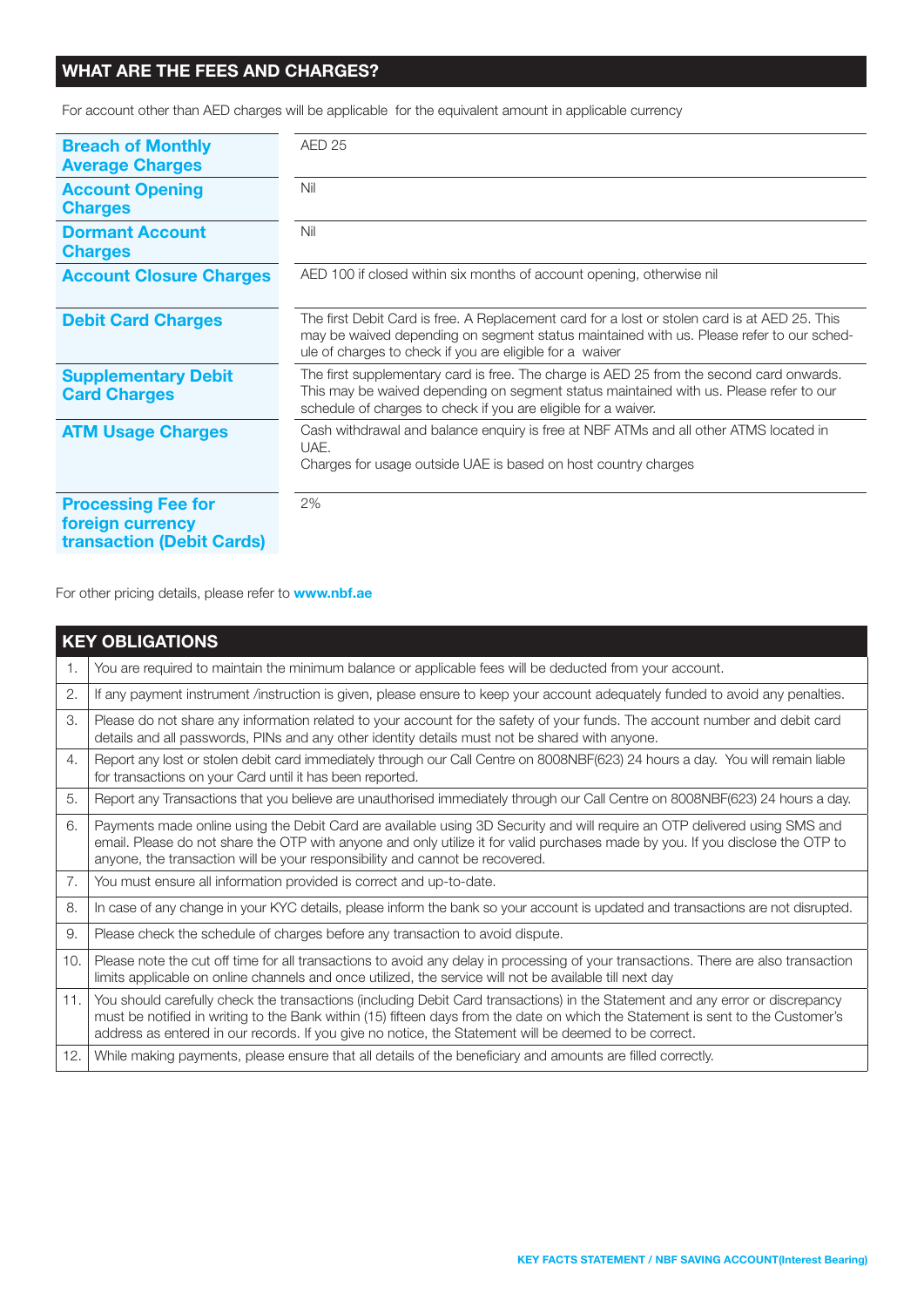|                | <b>WARNINGS</b>                                                                                                                                                                                                                                                                                                                                   |
|----------------|---------------------------------------------------------------------------------------------------------------------------------------------------------------------------------------------------------------------------------------------------------------------------------------------------------------------------------------------------|
| $\mathbf{1}$ . | In the event of DDS (direct debit service) returns from your account, you may be blacklisted for any credit requirements.                                                                                                                                                                                                                         |
| 2.             | If you share or lose confidentiality of the personal details linked to your debit card, you may be exposing yourself to fraudulent<br>attack which may result is loss of funds from your account. Never share these details.                                                                                                                      |
| 3.             | For online purchases secured by 3D Secure technology, you will receive an OTP by SMS and email. Do not share the OTP<br>with anyone. If you share the OTP, you will be liable for the transaction as an authorized transaction. No charge back will be<br>available to you.                                                                       |
| 4.             | If your KYC details are not updated with the bank, your account may be closed. In such instances any inwards/outwards payments<br>will not be executed                                                                                                                                                                                            |
| 5.             | Additional fees may be levied by the correspondent bank/financial institution or entity providing financial services to the benefi-<br>ciary of remittances.                                                                                                                                                                                      |
| 6.             | Penalties and Fees may be applied if there is a customer error or omission in providing correct or incomplete information for<br>remittances.                                                                                                                                                                                                     |
| 7.             | If the account held by you is of a foreign currency, the product/service may be affected by changes in foreign currency ex-<br>change rates.                                                                                                                                                                                                      |
| 8.             | The actual time to complete a transaction may differ from estimates due to increased scrutiny of transactions by the correspon-<br>dent bank/financial institution or entity providing financial services to the beneficiary of remittances.                                                                                                      |
| 9.             | Your account may be closed if the funds are sourced through illegitimate means or the account is not operated by you                                                                                                                                                                                                                              |
| 10.            | In case your account is overdrawn, you will be required to pay interest on the overdrawn amount                                                                                                                                                                                                                                                   |
| 11.            | In case you forget your password or pin, access to your account will be disabled                                                                                                                                                                                                                                                                  |
| 12.            | The General Terms and Conditions contained in the Consumer Terms governing personal banking provided by the Bank are<br>subject to change from time to time. We will make sure to inform customers of any changes with the required notice and will<br>publish the revised Terms and Conditions on the website and other platforms for reference. |

### HAVE A COMPLAINT OR QUERY?

Do not hesitate to reach out to National Bank of Fujairah through the following channels:

### Call Centre: 8008NBF(623)

Address: Your nearest NBF Branch, please [click here](https://nbf.ae/en/contact/locations) for the location.

We will seek to address your complaint within two clear business days of receipt and advise if this time is not able to be met.

Full details of how we address your complaints is contained in our Customer Charter published on our website.

Customer Name

I confirm receipt of this Key Fact Statement.

Customer Signature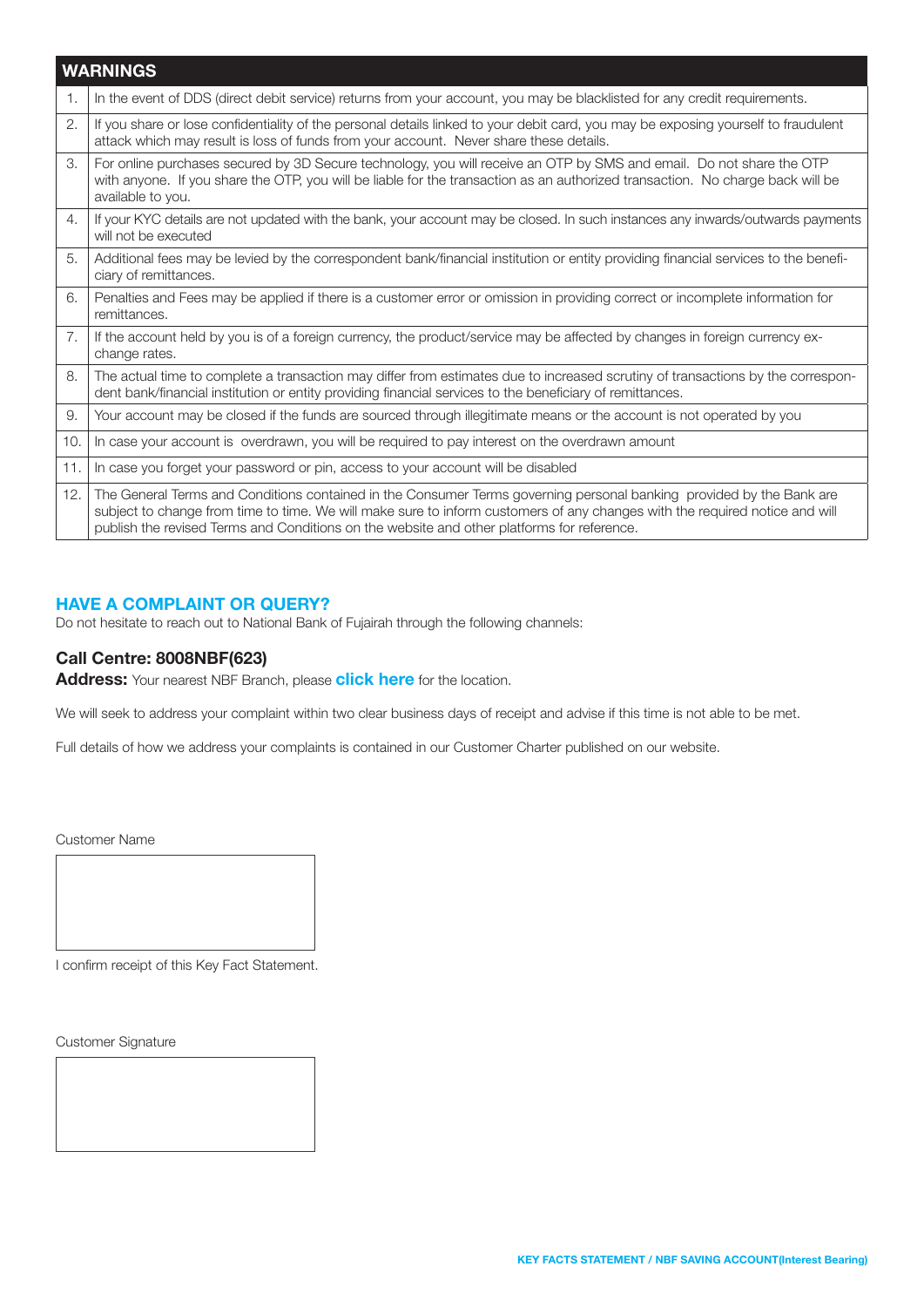# **بيان الحقائق الرئيسية** حساب ادخار بفوائد من بنك الفجيرة الوطني<br>هذا ليس عرضاَ أو الثمانا<sup>َ أو عقداً</sup>



| ما هو هذا المنتج<br>وما هي آلية عمله؟ | على الرغم من انِ بيان الحقائق الرئيسية هذا يوفر لك معلومات إرشادية تتمحور حولِ الفوائد والرسوم والتكاليف الخاصة<br>بهذا المنتج، إلا أنه يتعين عليك الرجوع إلى خطاب العرض الخاص بنا للاطلاع على أحدث نسخة من الشروط والأحكام<br>المتعلقة بحساب الادخار الخاص بك.                                                                                                                                                                                                                                                                                                                                                                                                                                                                                                                                                                                                                                                                                                                                             |
|---------------------------------------|-------------------------------------------------------------------------------------------------------------------------------------------------------------------------------------------------------------------------------------------------------------------------------------------------------------------------------------------------------------------------------------------------------------------------------------------------------------------------------------------------------------------------------------------------------------------------------------------------------------------------------------------------------------------------------------------------------------------------------------------------------------------------------------------------------------------------------------------------------------------------------------------------------------------------------------------------------------------------------------------------------------|
|                                       | حساب التوفير هذا مخصص لأغراض ادخار الأموال، ولذلك، لا يتم بموجبه إصدار دفتر شيكات.<br>يحظى هذا الحساب بفوائد على الرصيد المتوفر في الحساب.<br>يسمح هذا الحساب للعملاء بإدارة أموالهم الشخصية من خلال حساب مصرفي وباستخدام بطاقة الخصم المباشر.<br>يمكن للعملاء استلام الأموال في حساباتهم من خلالِ جميع القنوات المعمولَ بها في هذا الإطار، وباستخدام<br>جميع وسائل الدفع المتاحة على غرار العملة النقدية، أو الشيكات، أو التحويلات عبر الإنترنت.<br>يمكن للعملاء إجراء عمليات الدفع أو السحب من حساباتهم عبر خدِمة السحب النقدي من مختلف الفروع، أو عن<br>طريق التحويلات عبر الإنترنت، أو من خلال العمليات التي تتْم عبر أجهزة الصراف الآلي.<br>هذا المنتج متاح لكل من مواطني دولة الإمارات العربية المتحدة والوافدين المقيمين في دولة الإمارات العربية<br>المتحدة علّى حدّ سواء.<br>هذا المنتج متاح أيضًا للملكية المشتركة.<br>هذا الحساب متاّم للقصر، ولكن لا بد من استخدامه من قبل أحد الوالدين، أو أي وصي قانوني معين من قبل<br>المحكمة، في حال كان ذلك الحساب يعود إلى عملاء تقل أعمارهم عن 18 عامًا. |
| الشروط والأحكام                       | ترد الشروط والأحكام الناظمة لذلك ضمن الوثيقة الخاصة بشروط المستهلك، وفي خطاب العرض أيضاً.<br>وتخضع هذه الشروط والأحكام للتغيير من وقت لآخر على أن يتم إرسال إشعار خطي قبل فترة 60 يومًا من تاريخ البدء<br>-------------------------<br>بوضع تلك التغييرات حيز التنفيذ.                                                                                                                                                                                                                                                                                                                                                                                                                                                                                                                                                                                                                                                                                                                                      |
| <mark>فترة السما</mark> ح             | ستحظى بفترة سماح مدتها 5 أيام عمل يمكنك خلالها تغيير رأيك فيما يتعلق بأي عرض قمت بالموافقة عليه ما لم<br>تتنازل عن هذا الحق. وإذا ما تنازلت عن فترة السماح هذه، فستكون ملزمًا وبشكل فوري بالخضوع للأحكام الواردة في<br>شروط المنتج ذي الصلة.                                                                                                                                                                                                                                                                                                                                                                                                                                                                                                                                                                                                                                                                                                                                                                |
| المزايا الرئيسية                      |                                                                                                                                                                                                                                                                                                                                                                                                                                                                                                                                                                                                                                                                                                                                                                                                                                                                                                                                                                                                             |
| الحد الأدنى للرصيد المطلوب            | 2500  درهم إماراتي أو ما يعادله بالعملة المعمول بها. قد يتم التنازل عن هذا المطلب بناءً على مبلغ الراتب المحول<br>إلى البٍنك، أو بالنظر إلى طبيعة العلاقة مع البنك. يرجى الاطلاع على جدول الرسوم الخاصة بالبنك للتحقق مما إذا كن<br>معفياً من شرط الرصيد.                                                                                                                                                                                                                                                                                                                                                                                                                                                                                                                                                                                                                                                                                                                                                   |
| الفائدة                               | تحظى الحسابات المفتوحة بالدرهم الإماراتي عادة بمعدل فائدة سنوية مقدارها %0.25. أما فيما يتعلق بالحسابات<br>المفتوحة بالعملات الأخرى، يرجى الرجوع إلى خطاب العرض الخاص بك.                                                                                                                                                                                                                                                                                                                                                                                                                                                                                                                                                                                                                                                                                                                                                                                                                                   |
|                                       | يتم إيداع مبلغ الفائدة المكتسب في هذا الإطار في الحساب كل ستة أشهر.                                                                                                                                                                                                                                                                                                                                                                                                                                                                                                                                                                                                                                                                                                                                                                                                                                                                                                                                         |
|                                       | يتم احتساب الفائدة على أساس رصيد الإغلاق اليومي.                                                                                                                                                                                                                                                                                                                                                                                                                                                                                                                                                                                                                                                                                                                                                                                                                                                                                                                                                            |
|                                       | أما صيغة احتساب الفائدة فتكون على النحو التالي:<br>( الرصيد اليومي* معدل الفائدة * 1/360 )                                                                                                                                                                                                                                                                                                                                                                                                                                                                                                                                                                                                                                                                                                                                                                                                                                                                                                                  |
|                                       | يتم دفع قيمة الفائدة مقابل الرصيد اليومي في تاريخ الدفع المعمول به في هذا الشأن.                                                                                                                                                                                                                                                                                                                                                                                                                                                                                                                                                                                                                                                                                                                                                                                                                                                                                                                            |
|                                       | نحيطكم علماً بأن معدل الفائدة هذا عرضة للتغيير الدائم على أن يتم إخطار العميل أصولاً في حال حصوله.                                                                                                                                                                                                                                                                                                                                                                                                                                                                                                                                                                                                                                                                                                                                                                                                                                                                                                          |
| العملة                                | الحساب متاح بالدرهم الإماراتي / الدولار الأمريكي / الجنيه الإسترليني واليورو                                                                                                                                                                                                                                                                                                                                                                                                                                                                                                                                                                                                                                                                                                                                                                                                                                                                                                                                |
| بطاقة الخصم                           | يمكن ومن خلال هذا الحساب الحصول على بطاقة خصم. يقوم بنك الفجيرة الوطني عادة بإصدار بطاقات الخصم<br>بالشراكة مع فيزا.                                                                                                                                                                                                                                                                                                                                                                                                                                                                                                                                                                                                                                                                                                                                                                                                                                                                                        |
|                                       | تسمح بطاقة الخصم للعميل بالسحب من الرصيد المتوفر في حسابه، وباستخدام أجهزة الصراف الآلي.                                                                                                                                                                                                                                                                                                                                                                                                                                                                                                                                                                                                                                                                                                                                                                                                                                                                                                                    |
|                                       | يمكن أيضًا استخدام بطاقة الخصم لإجراء عمليات شراء من مختلف المتاجر أو المواقع الإلكترونية التي تتعامل مع هذا<br>النوع من البطاقات.                                                                                                                                                                                                                                                                                                                                                                                                                                                                                                                                                                                                                                                                                                                                                                                                                                                                          |
|                                       | تخضع كل بطاقة خصم لحد أقصى من عمليات السحب اليومية عبر أجهزة الصراف الآلي، كما تخضع أيضاً لحد مماثل<br>شما يتعلق بعمليات الشراء الأخرى التي تجري عبر نقاط البيع (من خلال مختلف المؤسسات التجارية، بما في ذلك مواقع<br>التسوق عبر الإنترنت).                                                                                                                                                                                                                                                                                                                                                                                                                                                                                                                                                                                                                                                                                                                                                                 |
|                                       | سيتم إبلاغك بالحد الأقصى من خلال العنوان المرتبط ببطاقة الخصم الخاصة بك. يمكنك خفض أو رفع هذا الحد عن<br>طريق مراجعة أحد فروع البنك.                                                                                                                                                                                                                                                                                                                                                                                                                                                                                                                                                                                                                                                                                                                                                                                                                                                                        |
|                                       | يمكنك، أيضاً، التقدم بطلب لاستصدار بطاقة إضافية خاصة بأحد أفراد عائلتك.                                                                                                                                                                                                                                                                                                                                                                                                                                                                                                                                                                                                                                                                                                                                                                                                                                                                                                                                     |
|                                       | بطاقة الخصم متاحة فقط للحسابات المفتوحة بالدرهم الإماراتى.                                                                                                                                                                                                                                                                                                                                                                                                                                                                                                                                                                                                                                                                                                                                                                                                                                                                                                                                                  |
| طريقة الوصول                          | يمكن الوصول إلى الحساب من خلال مختلف فروع البنك، أو عن طريق الخدمات المصرفية عبر الإنترنت، أو الخدمات<br>المصرفية عبر الهاتف المحمول، أو من خلال أجهزة الصراف الآلي. يطبق البنك عادة بروتوكولاً خاصاً لتحديد هوية العميل<br>عبر تلك القنوات من أجل تأمين الحساب. للمزيد من المعلومات َّفي هذا السياق، يمكنكم التواصل مع أحد موظفي<br>البنك من خلال مركز الاتصال الخاص بنا.                                                                                                                                                                                                                                                                                                                                                                                                                                                                                                                                                                                                                                  |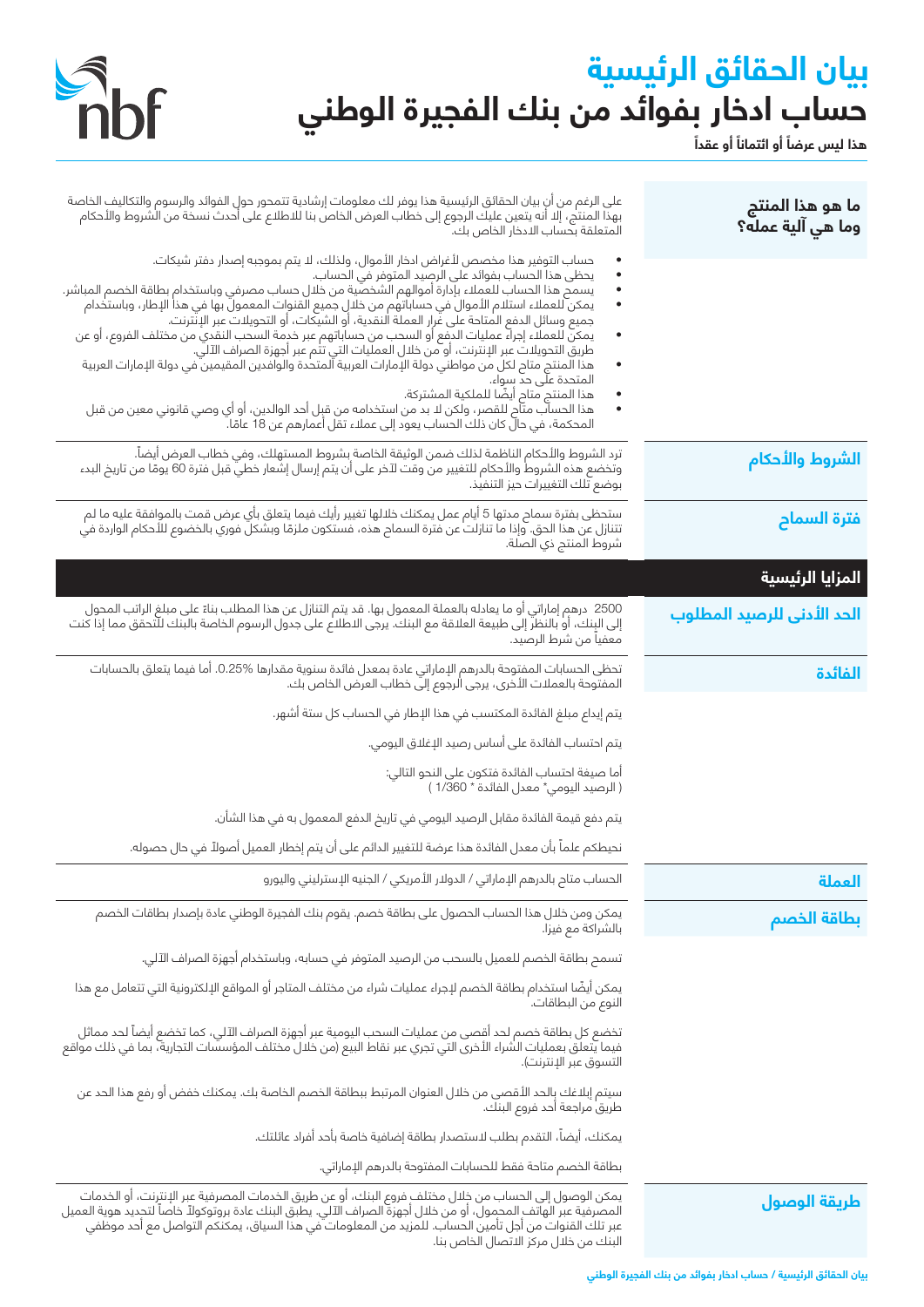## **ما هي الرسوم والنفقات المطبقة في هذا اإلطار؟**

بالنسبة للحسابات المفتوحة بعملة أخرى غير الدرهم اإلماراتي، سيتم تطبيق ما يعادل قيمة الرسوم، المطبقة على الحسابات المفتوحة بالدرهم اإلماراتي، بالعملة المعمول بها.

| الرسوم الشهرية المفروضة على<br>الحساب في حال عدم الالتزام<br>بالرصيد المحدد | 25 درهماً                                                                                                                                                                                                                                       |
|-----------------------------------------------------------------------------|-------------------------------------------------------------------------------------------------------------------------------------------------------------------------------------------------------------------------------------------------|
| رسوم فتح الحساب                                                             | لا تطبق أي رسوم عند فتح الحساب                                                                                                                                                                                                                  |
| رسوم الحساب الخامل                                                          | لا تطبق أي رسوم في هذا الإطار                                                                                                                                                                                                                   |
| رسوم إغلاق الحساب                                                           | يطبق رسم مقداره 100 درهم في حال تم إغلاق الحساب في غضون ستة أشهر من تاريخ فتحه، وفي حال مضي أكثر من<br>ستة أشهر على ذلك، فلا يتم فرض أي رسوم في هذه الحالة.                                                                                     |
| رسوم بطاقة الخصم                                                            | لا تخضع عملية استصدار أول بطاقة خصم لأي نوع من الرسوم، فيما يطبق رسم مقداره 25 درهماً إماراتياً لقاء استصدار<br>بطاقة بديلة للبطاقة المفقودة أو المسروقة. وقد يعفى العميل من هذه الرسوم بناء على طبيعة علاقته مع البنك. يرجى<br>الا             |
| رسوم إصدار بطاقات الخصم<br>الإضافية                                         | لا تخضع عملية استصدار البطاقة الإضافية الأولى لأي نوع من الرسوم، فيما يطبق رسم مقداره 25 درهمًا لقاء<br>استصدار كل بطاقة إضافية. وقد يعفى العميل من هذه الرسوم بناء على طبيعة علاقته مع البنك. يرجى الاطلاع على<br>جدول الرسوم الخا             |
| رسوم استخدام أجهزة الصراف<br>الآلي                                          | لا تخضع خدمات السحب النقدي والاستعلام عن الرصيد، باستخدام أجهزة الصراف الآلي التابعة لبنك الفجيرة الوطني<br>وجميع أجهزة الصراف الآلي الأخرى الموجودة في دولة الإمارات العربية المتحدة، لأي نوع من الرسوم.<br>" فيما يتصد رسوم الاست<br>المضيفة. |
| رسوم إجراء المعاملات<br>بالعملات الأجنبية (بطاقات<br>الخصم)                 | 2%                                                                                                                                                                                                                                              |

للاطلاع على كافة التفاصيل المتعلقة بالأسعار الأخرى، يرجى زيارة موقعنا الإلكتروني من خلال الرابط التالي: **www.nbf.ae.** 

| الالتزامات الرئيسية                                                                                                                                                                                                              |            |
|----------------------------------------------------------------------------------------------------------------------------------------------------------------------------------------------------------------------------------|------------|
| يتعين عليك الحفاظ على الحد الأدنى للرصيد وإلا سيتم خصم الرسوم المطبقة في هذا الإطار من حسابك الخاص.                                                                                                                              | $\cdot$ 1  |
| .<br>في حال قيامك باختيار وسيلة دفع ما / أو إصدار تعليمات معينة بالدفع، يتعين عليك التأكد التام من دوام توفر المبلغ المطلوب في حسابك الخاضع لهذه العملية،<br>وذلك لتجنب أي رسوم مطبقة في هذا الإطار.                             | $\cdot$ .2 |
| يرجى عدم مشاركة أي معلومات تتعلق بحسابك من أجل سلامة أموالك. ويجب، أيضاً، الاحتفاظ برقم الحساب والبيانات الأخرى المتعلقة ببطاقة الخصم وجميع<br>كلمات المرور وأرقام التعريف الشخصي وأي تفاصيل أخرى خاصة بتحديد الهوية، في مكان آم | З.         |
| قم بالإبلاغ فوراً في حال فقدان أو سرقة بطاقة الخصم الخاصة بك، من خلال مركز الاتصال لدينا عبر الرقم(8008NBF(623 والمتاح على مدار الساعة. ستظل<br>مسؤولاً عن كل العمليات التي تجرى باستخدام بطاقتك ريثما يتم الإبلاغ عنها.         | $.4\,$     |
| قم بالإبلاغ فوراً عن أي عمليات غير مصرح بها من خلال الاتصال بمركز الاتصال الخاص بنا عبر الرقم (8008NBF(623 والمتاح على مدار الساعة.                                                                                              | .5         |
| تخضع عمليات الدفع، التي تتم عادة عبر الإنترنت باستخدام بطاقة الخصم، إلى نظام أمان ثلاثي الأبعاد، وسيتطلب ذلك استخدام كلمة المرور المخصصة للاستعمال<br>لمرة واحدة والتي يتم إرسالها عادة عبر خدمة الرسائل القصيرة والبريد الإلكتر | .6         |
| عليك التأكد من أن جميع المعلومات المقدمة لهذا الغرض صحيحة وحديثة.                                                                                                                                                                | .7         |
| في حال حدوث أي تغيير في البيانات الواردة في قسم "اعرف عميلك" الخاصة بك، يرجى إبلاغ البنك بذلك لكي يتم تحديث حسابك وتجنب تعطيل الخدمات المتاحة.                                                                                   | $.8\,$     |
| يرجى التحقق من جدول الرسوم المفروضة على مختلف الخدمات قبل إجراء أي معاملة، وذلك لتجنب أي خلاف قد ينشأ بشأن الرسوم المفروضة.                                                                                                      | .9         |
| يرجى الاطلاع على الموعد النهائي والخاص بجميع المعاملات لتجنب أي تأخير قد يطرأ على سير معاملاتك. ثمة حدود مطبقة أيضاً على المعاملات التي تُجرى عبر<br>القنوات الإلكترونية، وبمجرد الوصول إلى تلك الحدود، لن يكون بإمكانك إجراء أي | .10        |
| يجب عليك التحقق التام من كافة المعاملات (بما في ذلك معاملات بطاقة الخصم) في كشف الحساب، ويجب إخطار البنك كتابيًا في حال ورود أي خطأ أو تناقض،<br>وذلك في غضون (15) خمسة عشر يومًا من تاريخ إرسال كشف الحساب إلى عنوانك المسجل في | .11        |
| 12.   أثناء إجراء الدفعات، يرجى التأكد من ملء جميع البيانات الخاصة بالمستفيد والمبالغ بشكل صحيح                                                                                                                                  |            |